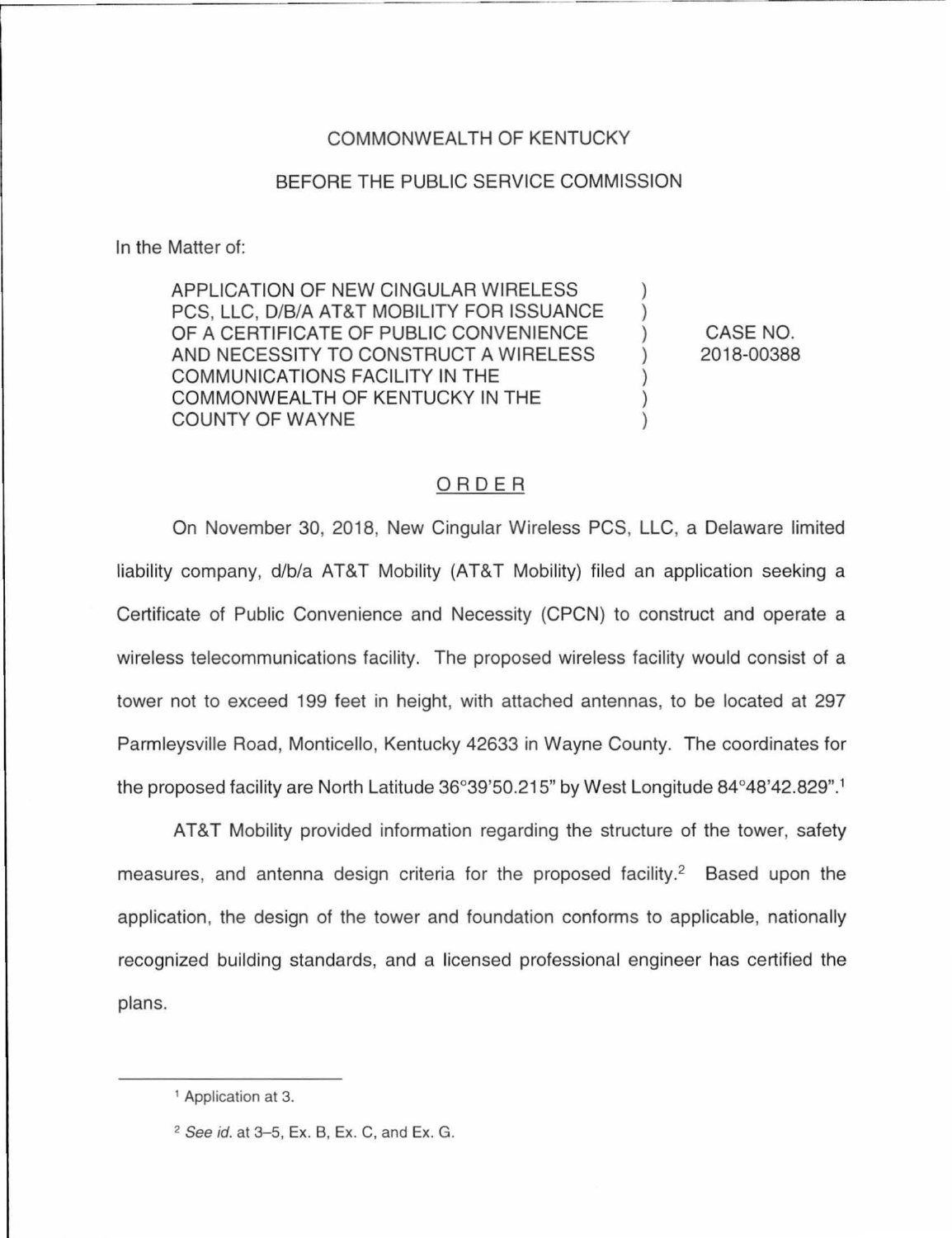AT&T Mobility filed applications with the Federal Aviation Administration and the Kentucky Airport Zoning Commission seeking approval for the construction and operation of the proposed wireless facility at the proposed location, and both applications were approved by the respective agencies prior to the filing of this application.3 AT&T Mobility filed statements indicating it provided the required notifications regarding the proposed construction pursuant to 807 KAR 5:063. 4

AT&T Mobility indicated that its radio frequency engineers conducted radio frequency studies and tests and selected the location and elevation for the proposed wireless facility in a manner designed to efficiently handle voice and data traffic in the service area.<sup>5</sup> AT&T Mobility provided a map of the area within which it contends the tower must be located pursuant to the radio frequency requirements as determined by its engineers, and indicated that the tower would be constructed in that area.<sup>6</sup> AT&T Mobility indicated that there was no opportunity for co-location on a nearby tower.<sup>7</sup> AT&T Mobility stated that the proposed wireless facilities would serve as a necessary link in its wireless communications network that is designed to serve increasing demand and indicated that was necessary to provide quality service and capacity to the area.<sup>8</sup>

- <sup>4</sup> *Id.* at 6, Ex. J, Ex. K, and Ex. L.
- $5$  *ld.* at 7.
- $6$  *Id.* at 7, Ex. N.
- $7$  *ld.* at 4.
- $8$  *Id.* at 2-3, 7.

<sup>3</sup> Id. at 4, Ex. E, Ex. F.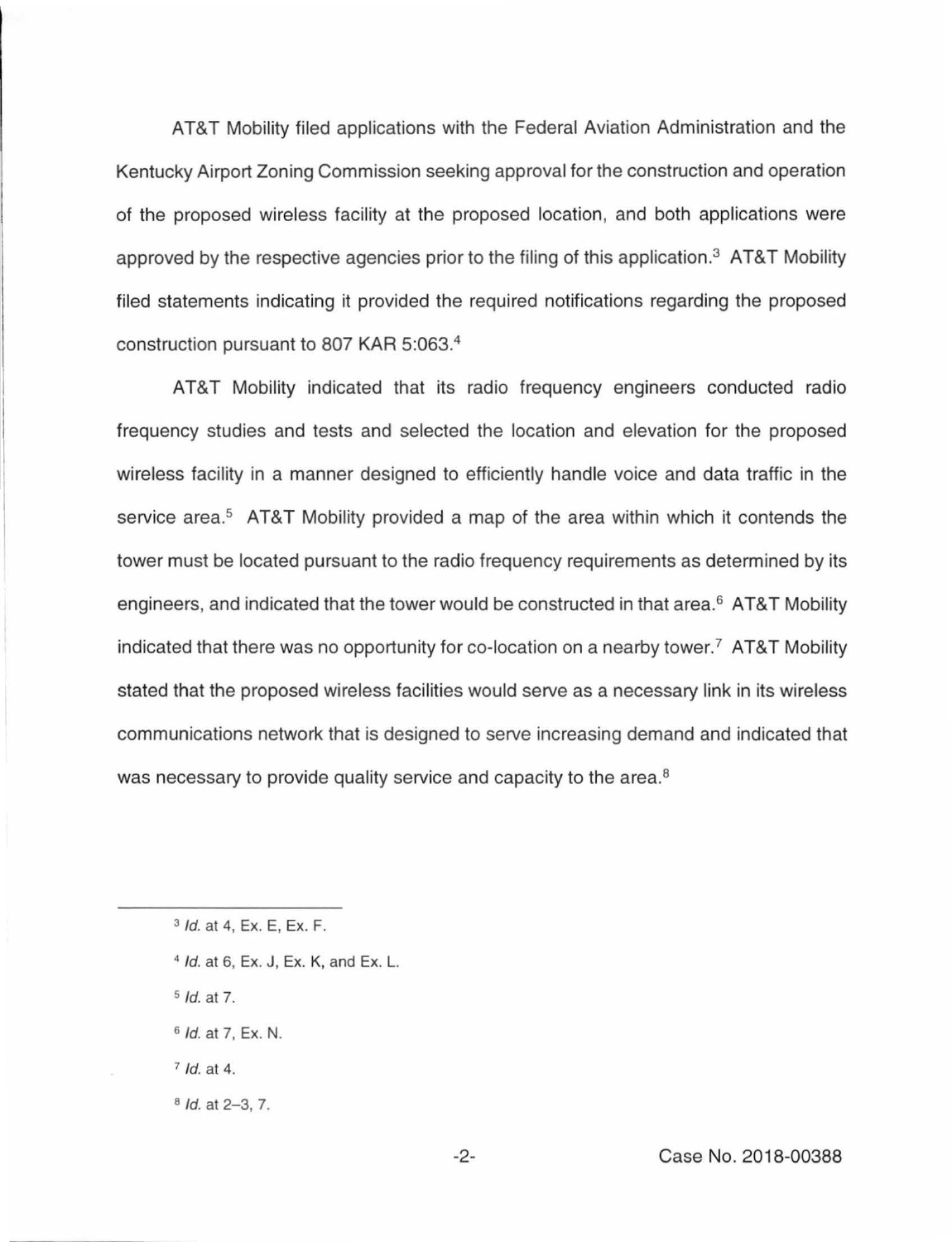Having considered the evidence of record and being otherwise sufficiently advised, the Commission finds that AT&T Mobility has demonstrated that a facility is necessary to provide adequate utility service and, therefore, the CPCN to construct the proposed facility should be granted. However, pursuant to KRS 278.280, the Commission is required to determine proper practices to be observed when it finds, upon complaint or on its own motion, that the facilities of any utility subject to its jurisdiction are unreasonable, unsafe, improper, or insufficient. To assist the Commission in its efforts to comply with this mandate, AT&T Mobility should notify the Commission within a reasonable time if the antenna tower is not used to provide service in the manner set out in the application and this Order. Upon receipt of such notice, the Commission may, on its own motion, institute proceedings to consider the proper practices, including removal of the unused antenna tower, which should be observed by AT&T Mobility.

IT IS THEREFORE ORDERED that:

1. AT&T Mobility is granted a CPCN to construct the proposed wireless telecommunications facility. The proposed facility consists of a tower not to exceed 199 feet in height, with attached antennas, to be located at 297 Parmleysville Road, Monticello, Kentucky 42633 in Wayne County. The coordinates for the proposed facility are North Latitude 36°39'50.215" by West Longitude 84°48'42.829".

2. AT&T Mobility shall immediately notify the Commission in writing if, after the antenna tower is built and utility service is commenced, the tower is not used for a period of three months in the manner authorized by this Order.

-3- Case No. 2018-00388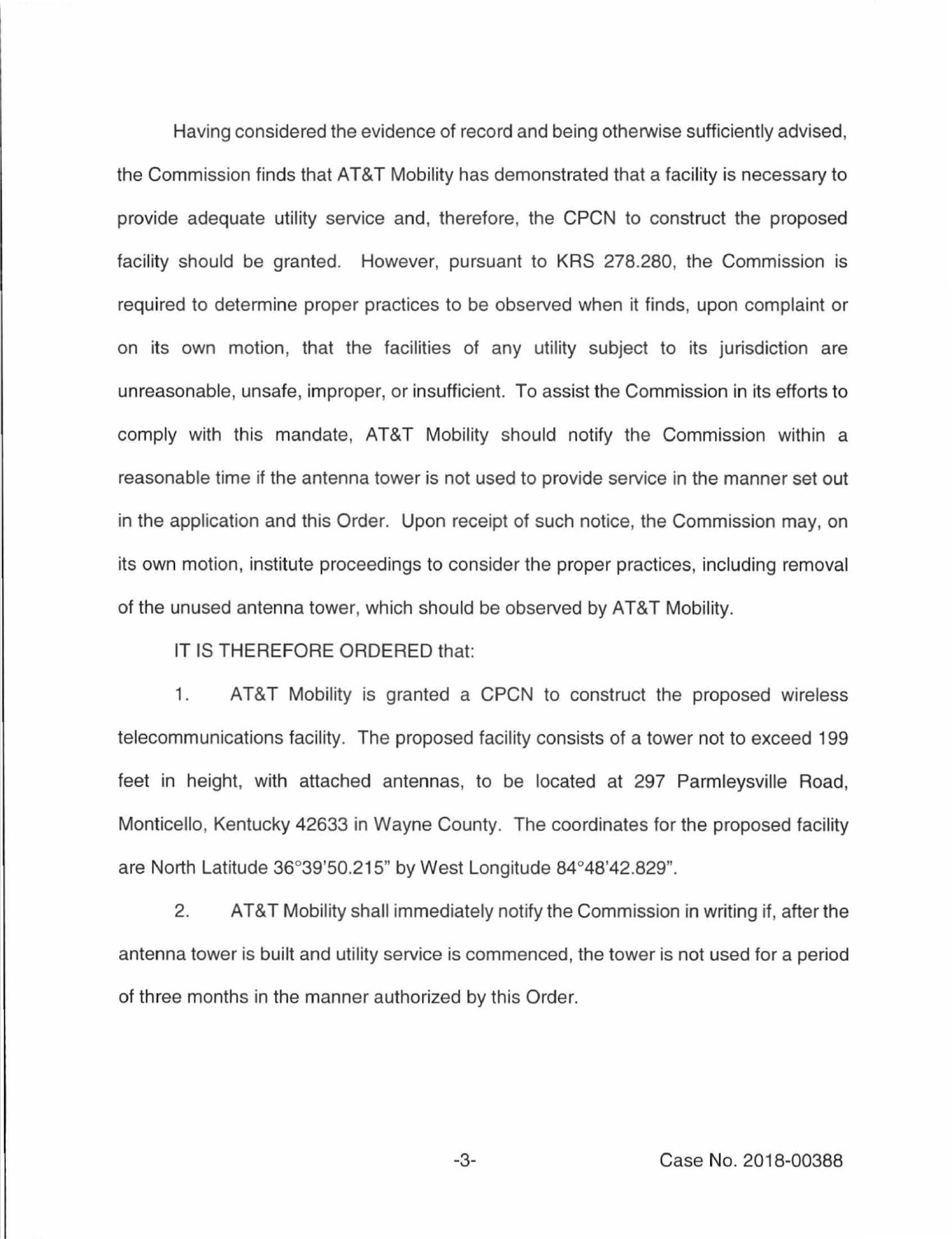3. Documents filed, if any, in the future pursuant to ordering paragraph 2 herein shall reference this case number and shall be retained in the post-case correspondence file.

4. This case is hereby closed and will be removed from the Commission's docket.

## [REMAINDER OF PAGE INTENTIONALLY LEFT BLANK]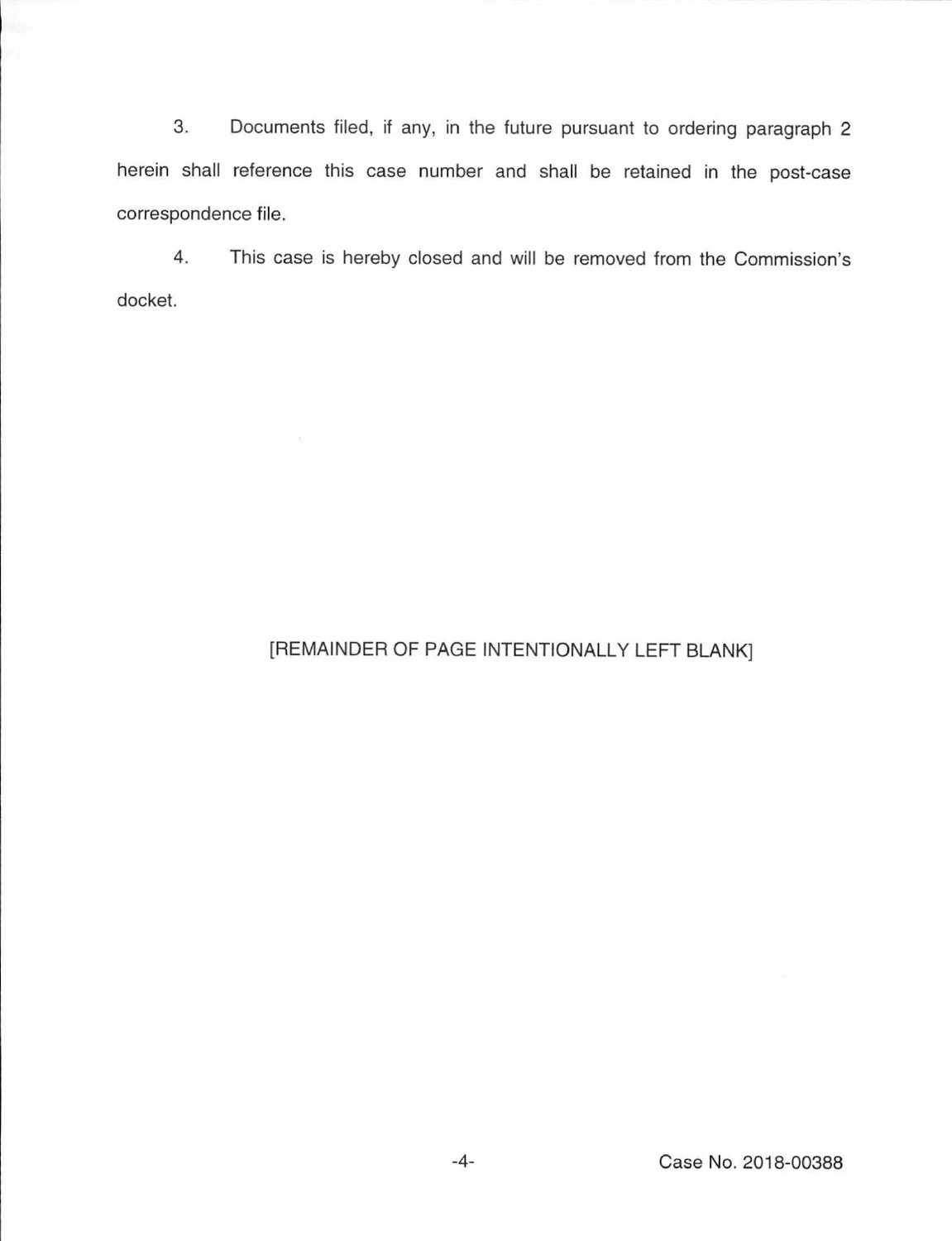By the Commission

|                                              | <b>ENTERED</b> |
|----------------------------------------------|----------------|
|                                              | FEB 14 2019    |
| <b>KENTUCKY PUBLIC</b><br>SERVICE COMMISSION |                |

**ATTEST:** 

ATTEST:<br>Cluen R. PUISSON

Case No. 2018-00388